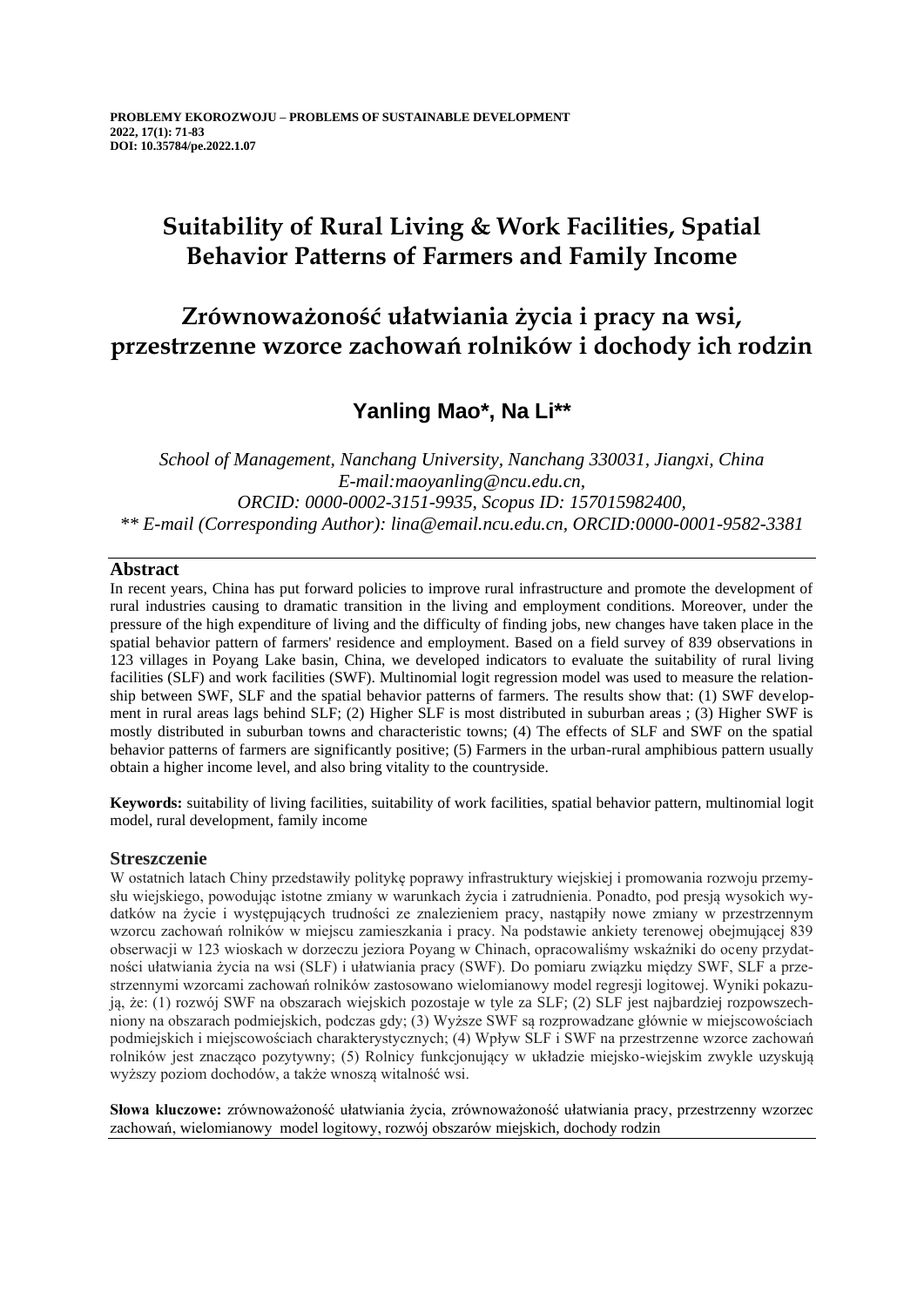## **1. Introduction**

At present China, rural areas are weak spots in economic development. Rural development is vital to the stable development of the whole country. The problems resulted in the abandonment of rural areas include mobility, poverty, biased policies and inadequate land management (Liu and Li, 2017). In order to solve these problems, the Chinese government first proposed *Rural Revitalization Strategy* in 2017. In 2019, a package of policies has further released following the report of *No 1 central document* of Chinese government, which charts the roadmap for rural vitalization. Among them, the government put forward the guidelines of rural revitalization strategy, including thriving businesses, pleasant living environment, social etiquette and civility, effective governance, prosperity and out of poverty. In order to improve rural infrastructure and promote the development of rural industries, China has issued many policies. For example, to help disadvantage households to fight poverty, the targeted poverty alleviation policy was designed to taking targeted measures in different regions (Zhou et al., 2018). At the same time, the implementation of land transfer policy aims at achieving farmland scale management, attracting investment, promoting the invigoration of rural land resources and labor, improving the economic efficiency of land and increasing farmers' income (Yuan et al., 2018). Driven by these policies, rural areas in China have experienced a significant transformation through population, employment, and industrial restructuring. Living conditions in the countryside have been greatly improved. Great changes have taken place in the living facilities in the countryside. Brand-new roads have been built to every front door. Every household had clean tap water to drink. Colorful cultural facilities such as activity rooms and libraries have also entered the countryside. Not only that, with the acceleration of rural land circulation, the scale of industrialization is also constantly improving urban-rural integration and industry integration, injecting new vitality to the countryside. China has made great achievements in rural poverty eradication. By the end of 2019, more than 11.09 million rural people in China were lifted out of poverty, contributing to 66.8% of poverty reduction compared with the previous year. Developments in rural industry also have been a major contributor to China's remarkable GDP and export growth, and absorbing more than 30% employment of the rural labor force(Long and Woods, 2011). China also has witnessed a big increase in off-farm employment (Li et al., 2021). In 2020, the per capita disposable income of rural residents in the city reached 17131 yuan, an increase of 14170 yuan compared with 2,946 yuan in 2000.

Despite the tremendous development in rural areas, there is still a serious outflow of people from rural

areas, causing a series of problems affecting sustainable development, such as the rapid loss of rural labor force, the weakening of rural population, the idle and waste of rural resources and the hollowing out of villages (Liu, 2018). Population stability is critical to sustainable rural development. Hence, the strategy for retaining labor force has become the key for rural development. Residence and employment are important elements of regional spatial structure (Zheng et al., 2006). Rural households' residential and employment location choice therefore becomes the most important spatial behavior. Farmers, as rational human being, tend to improve the economic efficiency of their families by changing their residence and working place. Rural revitalization has received extensive attention in recent years, but the human behavior embedded in this process is rarely considered. Scholars have long proposed that the development of rural industries will reduce the mobility of farmers to the city (Liang et al., 2002). However, little research has been done on rural residential and employment decisions. It is not clear how the objective living and employment conditions of farmers affect their subjective spatial behavior patterns of residential and employment choice.

A rural settlement is a type of rural locality where rural residents live and engage in producing (Yang et al., 2015). Developing local advantageous industries, providing well equipped electric power and other infrastructure, increasing the rural highways supply, as well as constructing supporting policies and systems are help to increase farmers' income and narrow the its gap (Weng et al., 2021). Symbiotic development of housing and industry can effectively resolve the problem of unemployment in rural areas and strengthen the social and economic fabric of these areas, providing a foundation for sustainable rural development and revitalization (Cheng et al., 2019). Holmes argued that multifunctionality is the central dynamic driving rural changes, not only in Australia but more generally in affluent societies (Holmes, 2006). However, the objective living and work conditions in rural areas have undergone great changes, but few scholars have taken it seriously, especially the working conditions in rural areas. It is of great significance for the sustainable development of rural areas and the formulation of government policies to clarify the influence of rural objective environment on the subjective behavior pattern of farmers.

Indicators to measure the objective suitability of living facilities(SLF) and the objective suitability of work facilities(SWF) are not unified. Thus, this article intends to sort out the concept and connotation of rural SLF and SWF, through putting forward theoretical framework and indicator system for the evaluation of SLF and SWF. These studies can help develop strategies to attract the young and educated to rural areas and to tailor local and regional devel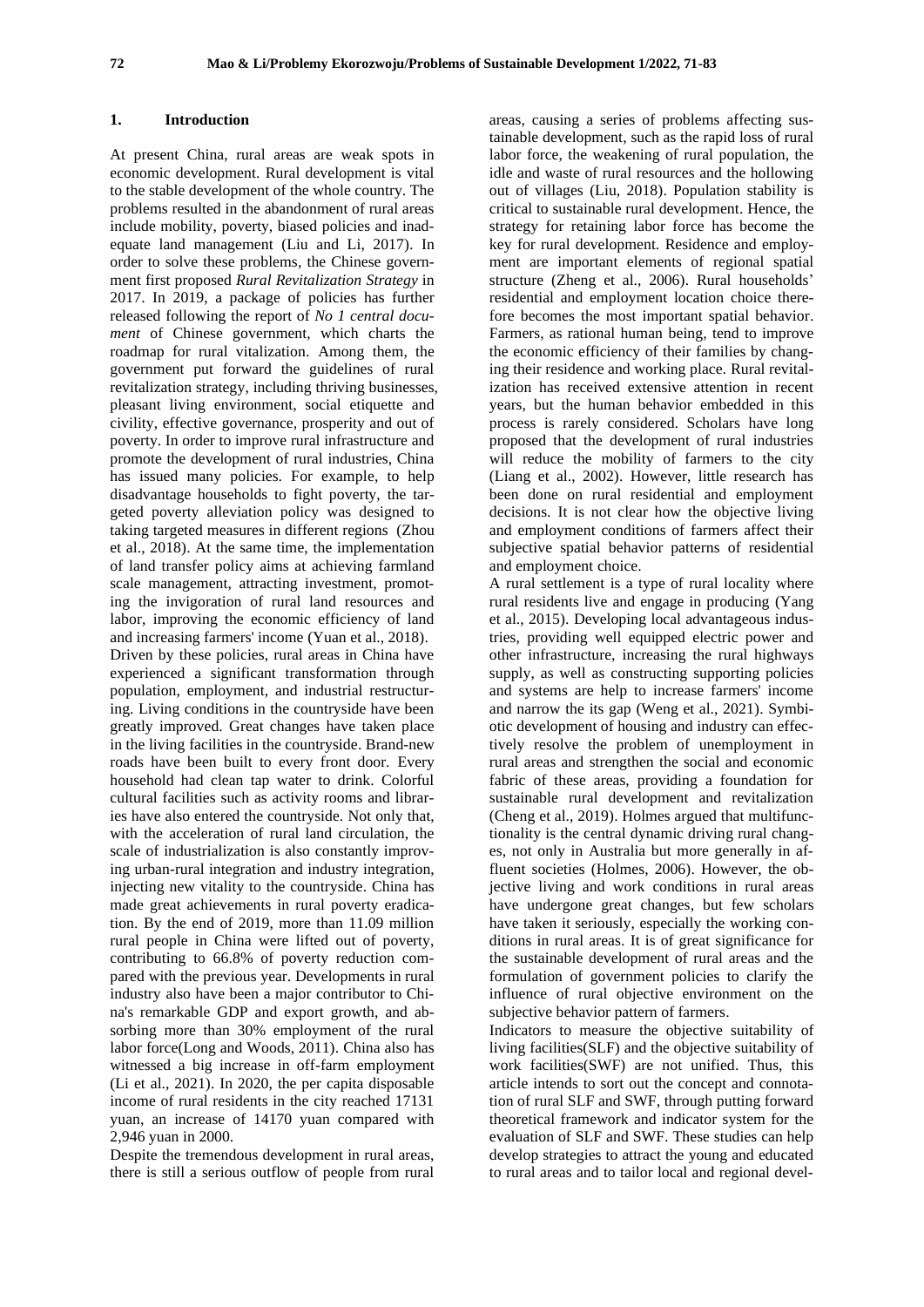opment strategies more effectively. Through the analysis of cou-

pling coordination degree, we comprehensively evaluated the comprehensive development of rural areas in our study area. In general, the paper may have three contributions. Firstly, we put forward a theoretical framework and indicator systems to evaluate the rural development status and explore the spatial characteristics of SLF and SWF at the village level. Second, we combined the objective conditions of rural areas and the subjective choices of farmers to explore the internal logic between them. Finally, we deeply analyzed the income of farmers under different spatial behavior patterns, so as to recognize the incentives to attract labor force to stay in the countryside for the achievement of rural revitalization and sustainable development.

## **2. Literature review and theoretical framework**

## *2.1. SLF and SWF*

Livable level is an important indicator for measuring regional sustainable development. Many scholars put forward it to measure SLF since directly reflects people's quality of life in a given area (Yi et al., 2021). In general, livability consists of two core concepts: one is the high quality of life in terms of opportunities and achievements; the other is the good external and internal environments that influence the resident's life directly (Li et al., 2020).

In recent decades, sustainability and livability are pursued in urban context throughout the world. Onnom et al. (2018) used the analytic hierarchy process method in establishing a livable city index for medium-class cities of a developing country and generated a map based on multiple factors that showcased the livable ones. In addition to using the AHP to develop an importance-based hierarchy of criteria, mathematical analysis was applied to derive the livability index (Mushtaha et al., 2020). Liu et al. (2020) proposed a combined subjectiveobjective way to establish an evaluation index system evaluate urban livability supported by traditional Geo-data and social media data. Based on large-scale questionnaire surveys conducted in 2015 in 40 major cities in China, Zhan et al. (2018) explored the characteristics of satisfaction with urban livability and the effect magnitude of its determinants using the geographical detector model.

All of the above literatures are about urban SLF research. However, the research on rural SLF is still relatively rare. Compared with the widespread concerns about urban livability, the concept of livability was introduced in rural studies during the 1950s against modernization and urbanization. Recently, Wang et al. (2019) evaluate the characteristics of the satisfaction levels of rural livability

based on field questionnaire survey results, as well as examine the intensity effects of the related determinants, using a structural equation model (SEM). Overall, further studies are needed to provide theoretical support and practical reference for the rural human settlement environment improvement and rural revitalization in the new era.

The objective employment conditions in rural areas have attracted few attentions. Some of the abovementioned scholars have integrated the rural production function into the study of rural livability. Nevertheless, the multifunctional attributes of rural settlements and rural land use has attracted the attention of some scholars. Qu established an index system to evaluate the multifunction of rural settlements and identified the spatial distribution of ecological function, living function and production function in study area (Qu et al., 2017). Yang explored the spatial-temporal characteristics of both the coupling and coordinating relationship of the rural production-living-ecological function from 2000 to 2015 in Beijing-Tianjin-Hebei region (Yang et al., 2020).

In general, the research on rural SLF and SWF in China is still in progress, and further research is needed to provide theoretical support and practical reference for the improvement of rural living environment and rural revitalization strategy in the new era. In order to reflect the real expectations of rural residents for their living environment, a scientific rural SLF and SWF evaluation framework is needed.

#### *2.2. Households' spatial behavior patterns*

In the past four decades, the gap between urban and rural areas has gradually widened due to China's long-term implementation of the strategy of giving priority to industry and cities (Li et al., 2020). While urbanization and industrialization is associated with larger urban-rural income gap (Yuan et al., 2020), the rural labor force is moving to the cities in large numbers, especially in first-tier cities, such as Beijing, Shanghai, Shenzhen and Guangzhou (Zhou, 2014). In the process of citizenization, migrant workers begin to divide, while different sub-groups of migrant workers have great differences in terms of their economic activities, social integration, so do their demands and evolve progress for citizenization. As they move into cities, more and more rural residents are making trade-offs between cities and the rural areas in terms of residence and employment. The concept of *semiurbanization* was put forward to analyze the unbalanced integration of rural floating population in cities. According to different choices of residence and employment, rural-urban migrants can be differentiated into four types, which we call new citizens, entrepreneurs, floating population and swing group respectively (Figure 1).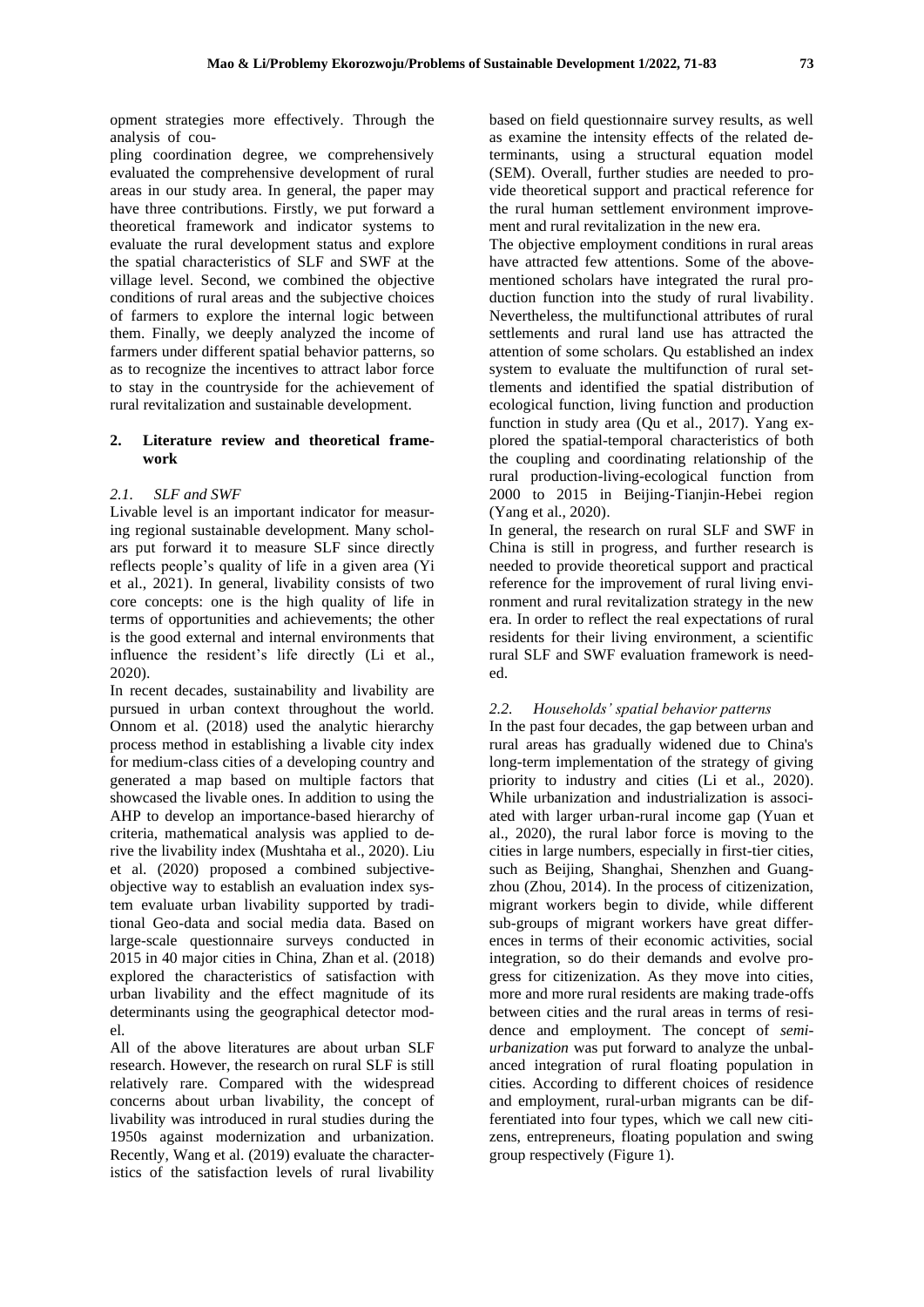

Working in urban area

Figure 1. Household classification and its characteristics

First of all, the first type of migrant workers (new citizens) refers to those who have entirely completed the transformation from farmers to citizens, leaving the countryside and merging into the cities. Specifically, new citizens have been acquired higher levels of education and job skills, stable jobs and higher wages, higher labor market status and better economic opportunities and achievements (Tan et al., 2017). Their family has been reunited in the city and has gained equal access to social opportunities such as housing, social security, and health care, as well as their children's education. At the same time, They have extensive social networks and social connections in the city (Cao et al., 2014), showing attachment to urban society and sociocultural attachment (Chen and Liu, 2016). They also have culturally accepted the urban industrial lifestyle and psychologically consider themselves as members of cities.

The second group of migrant workers (Entrepreneurs) also settle down in cities and becomes new citizens. Different from the first group, because of the connection with the countryside, they tend to use their accumulated capital and technology to start their own business back home. Compared with traditional farmers, their human capital level is more advanced: more abundant knowledge stock, more advanced ideas and more innovative management ability. Entrepreneurs have become particularly promising for the rural population, bringing new thought to the rural lifestyle (Mattsson and Cassel, 2020).

The third type of migrant workers (Floating population) just goes to the cities to find jobs, leaving their families in the countryside. As for the temporary

residents, some of them migrate only to earn enough money to accumulate capital for investment in their hometown or supplement their family budgets (Owusu, 1998). They go to cities for work but not end up settling down in cities (Tao et al., 2015). For unskilled migrant workers, the majority of which has no formal qualifications required for city residency, leaving them largely without access to social security and health benefits (Wu et al., 2019). Most migrant workers cannot afford the high housing prices in cities. They still maintain an emotional attachment to countryside and a social rejection of the city (Li and Rose, 2017).

The fourth category of migrant workers (Swing group) is a transitional group, lying between the first and the third. The swing group comes from the process that migrant workers increasingly break away from the countryside and fail to integrate into the city. Unlike new citizens and floating population, they may have stable residences or jobs, but they have been lost the attachment and belonging of migrant workers to their hometown, they have not obtained the household registration status of settling down in the cities as migrant workers.

In this paper, we regarded Natives as the rural residence-employment pattern. Since Swing Group, Floating Population and Entrepreneurs have inconsistent choices of in terms of residence and employment place, we classified them as urban-rural amphibious pattern. New citizens have already out of the countryside, so we regarded them as the urban residence-employment pattern.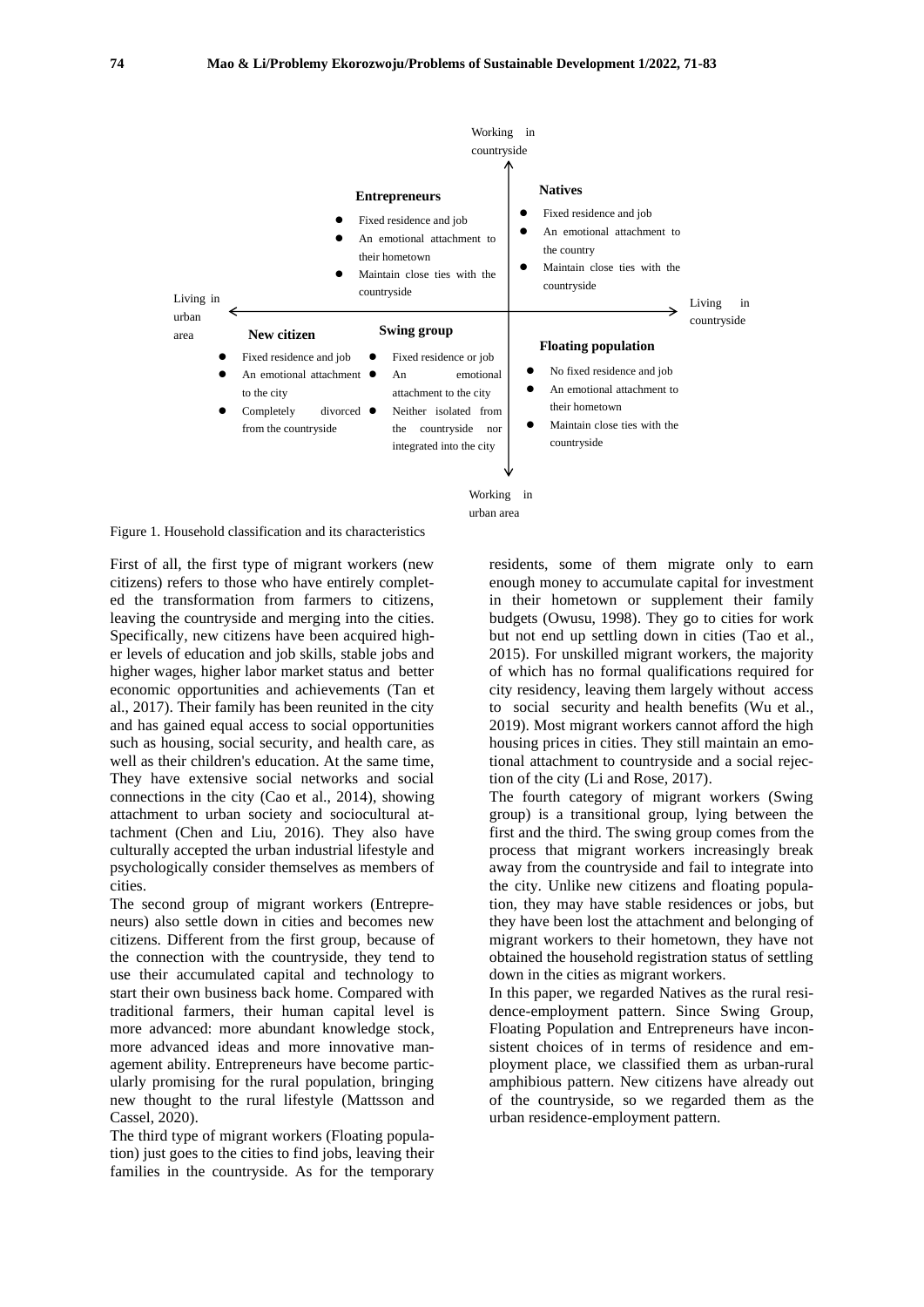

Figure 2. Research frame diagram

#### *2.3. Theoretical framework*

Villages are the basic economic and social elements in rural areas of China, and also the carrier of rural residents' production and living space. However, the suitability of villages has not received widespread attention. There is currently still no unified definition and measurement strategy for SLF and SWF in the available literature. It was considered that livable

countryside areas which would be suitable for residents to live would include a unity of graceful villages, beautiful environments, pleasant lifestyles, and harmonious societies (Liu et al., 2016). This paper established the evaluation system of SLF based on the national standards of *Evaluation for the construction of beautiful villages (GB/T 37072- 2018*), the guidelines of rural revitalization strategy, as well as previous research findings regarding livability or the assessment of rural living conditions (Huang and Du, 2015; Wang et al., 2017). Since there are few studies on the evaluation of SWF, we select indicators according to the actual situation of the study area and study on land use multifunctional (Zhou et al., 2017; Zou et al., 2021). SLF and SWF are objective measures of the countryside. In fact, farmers have a variety of choices when choosing a place of residence and employment. The diversity of employment and residence leads to spatial mismatch. The concept of jobshousing balance was developed by scholars in urban studies (Li and Liu, 2016). Although the choices of residence and employment are independent, the two choices interact with each other, and considering one aspect in isolation may lead to bias. While existing theories and intuitions support bidirectional interactions between employment and residence, Steinnes (1978) uses two-stage least square method (TSLS) to build the residential location model and the employment location model respectively. Studies have concluded that the location of population and the location of work were determined simultaneously (Kimaro et al., 2015). Therefore, we comprehensively considered the

housing and employment choices of farmers and divide them into three spatial behavior patterns.

Modern push-pull theory holds that in addition to income, migration is pushed and pulled by infrastructure conditions, such as medical facilities, educational facilities and environmental conditions (Hare, 1999). This study is based on the theory of farmers' behavior of the school of rational peasants. First, economic rationality is the basic starting point for farmers' decision-making behavior. In addition, the new migration economic theory proposes that *family decision-making is not completely determined by individuals, but more by families*. Therefore, in this paper, we explore whether there are differences in household income under different spatial behavior patterns.

## **3. Materials and Methods**

#### *3.1. Study area*

Poyang Lake basin (113°34′36″-118°28′58″E, 24°29′14″-30°04′41″N) is located in the Jiangxi province, southeast of China. With Ganjiang River running through the whole Poyang Lake basin, it has abundant agricultural resources and obvious ecological advantages, with 3,082.21 thousand hectares arable area at the end of 2016. There also have a large agricultural population, a large rural area and a relatively high proportion of agriculture. The urbanization rate of resident population is 57.4%, which is lower than the national average rate 60.60%. In 2019, Poyang Lake basin's GDP was 2.47575 trillion yuan. The outflow of massive labor force in the rural areas of Poyang Lake basin has become a serious problem. There were 12.066 million urban employees, accounting for 45.8% of the total labor force in study area. Meanwhile, there were 9.086 million rural migrant workers. Among them, 5.990 million were went outside the province, increased by 1.5 percent compared to the previous year, while 3.096 million stayed in Poyang Lake basin, increased by 3.4 percent. With large rural areas, ample arable land and massive migrate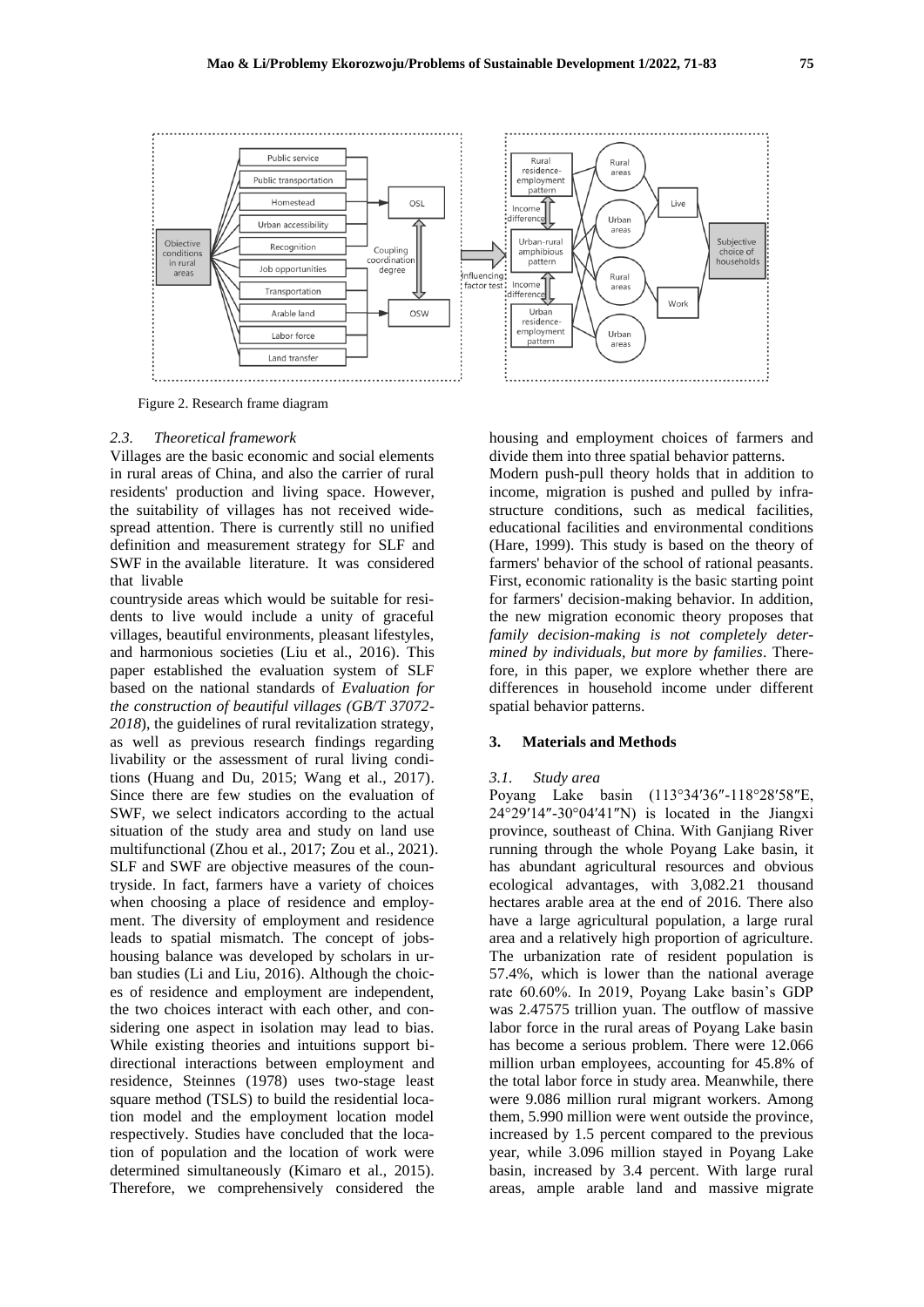

Figure 3. Study area

Table 1. Indices for the evaluation of SLF and SWF

| <b>Index</b> |                                                                                    | <b>Explanation</b>                                                                                                    | Weight | <b>Attribute</b> |
|--------------|------------------------------------------------------------------------------------|-----------------------------------------------------------------------------------------------------------------------|--------|------------------|
|              | Public service                                                                     | Basic education, medical facilities and sanitation<br>were added with the equal weight after standardi-<br>zation     | 0.147  | $+$              |
|              | Public transportation                                                              | Does the village have public transport                                                                                | 0.395  | $^{+}$           |
| <b>SLF</b>   | Homestead                                                                          | Homestead area per capita                                                                                             | 0.130  | $^{+}$           |
|              | The distance from the village to the nearest town<br>Urban accessibility<br>center |                                                                                                                       | 0.155  |                  |
|              | Recognition                                                                        | The average recognition degree of villagers to the<br>development prospect of the village                             | 0.173  | $^{+}$           |
|              | Job opportunities                                                                  | The number of primary, secondary and tertiary<br>industries were added with the equal weight after<br>standardization | 0.166  | $^{+}$           |
| <b>SWF</b>   | Transportation<br>Accessibility to roads                                           |                                                                                                                       | 0.234  | $^{+}$           |
|              | Arable land<br>Arable land per capita                                              |                                                                                                                       | 0.090  | $^{+}$           |
|              | Labor force<br>Proportion of migrant workers in village                            |                                                                                                                       | 0.245  |                  |
|              | Land transfer                                                                      | Proportion of land circulation in villages                                                                            | 0.265  | $^{+}$           |

workers, Poyang Lake basin is typically to analysis the rural basic situation and spatial behavior pattern of farmers. There are a total of 100 county-level administrative regions in the Poyang Lake basin, of which 24 were surveyed by us.

#### *3.2. Data*

The data used in this study are from a field survey in Poyang Lake basin of China, January 2020. It's a cross-sectional survey, covering 24 counties, districts and prefecture-level cities with a simple random sampling. The objects of our survey are rural population over 18 years old with working capability who have a rural residence. For each county, three levels of sampling towns were defined according to their feature: suburban town, remote town and characteristic town. After dealing with the

outliers, 839 valid questionnaires from 123 villages were obtained. For each village, we conducted field research on its location, economic and industrial conditions and the configuration of the infrastructure. For each respondent, information was gathered on their characteristics such as age, gender, employment and residential choice, perception of policy and so on.

## *3.3. Methods*

Because the measurement units and orders of magnitude of the indicators that measure rural SLF and SWF are different, and each indicator has a positive or negative impact on the system. Therefore, each indicator needs to be standardized before all calculations.  $x_i$  represent the indicators in Table 1. The standardized calculation formula of positive indica-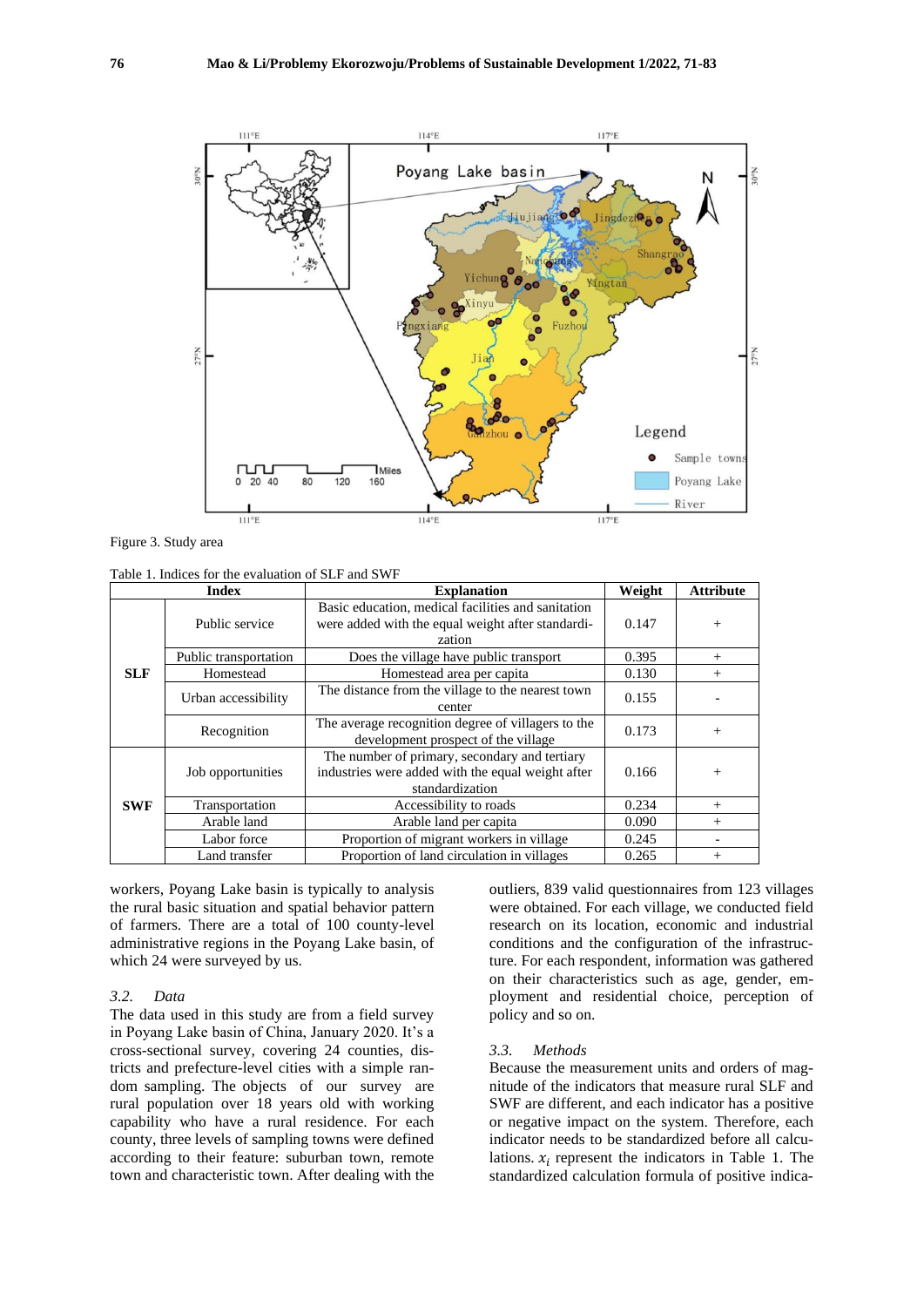tors  $x_i^+$  and negative indicators  $x_i^-$  we adopted is as follows:

$$
x_i^+ = \frac{x_i - \min(x_i)}{\max(x_i) - \min(x_i)}\tag{1}
$$

$$
x_{\bar{i}} = \frac{max(x_i) - x_i}{max(x_i) - min(x_i)}
$$
 (2)

## *3.3.1. CRITIC method*

CRITIC method, first proposed by Diakoulaki et al. (1995), is an objective weighting method that determines the weight according to the contrast intensity and conflict of indicators. Among them, contrast intensity refers to the value difference in evaluation index, which is measured by standard deviation  $e_j$ . The conflict between the indicator j and other indicators is calculated as  $\sum_{i=1}^{n} (1 - r_{ij})$ , and  $r_{ij}$  is the correlation coefficient between indicator i and j. The information contained in index j is determined by the product of the standard deviation of the evaluation indicator and the degree of conflict, shows as Eq. (3).

$$
I_{j} = e_{j} \sum_{i=1}^{n} (1 - r_{ij})
$$
\n
$$
w_{j} = \frac{I_{j}}{\sum_{j=1}^{m} I_{j}}
$$
\n(3)

 $w_j$  is the objective weight of the indicator j, which can be obtained from Eq. (4).

#### *3.3.2. Coupling coordination degree model*

Based on the evaluation of SLF and SWF, the coupling coordination degree model is used to calculate the coupling coordination degree of living and employment conditions of each village.

$$
C = \left(\frac{SLF*SWF}{SLF+SWF}\right)^{1/2} \tag{5}
$$

C is the coupling degree reflecting the interaction and influence between SLF and SWF of villages. T is the comprehensive coordination index between SLF and SWF (see Eq. (7)). Both  $\alpha$  and  $\beta$  are constants which  $\alpha + \beta = 1$ . In this study, both  $\alpha$  and  $\beta$ are set as 0.5. The coupling coordination degree D can comprehensively reflect the interaction and coordination degree between systems, which can be obtained from Eq. (6).

$$
D = \sqrt{C * T}
$$
  
\n
$$
T = \alpha U_1 + \beta U_2
$$
\n(6)

#### *3.3.3. Multinomial logit model (MNL)*

We divided the behavior pattern into three types according to the different combination of employment place and residence place of peasant households. One is to live and work in the countryside, and the second is to live and work in the city. Both of these two patterns reflect the integration of household and employment. The third is the urbanrural amphibious pattern, which reflects the semiurbanization of peasant households, including urban residence-rural employment and rural residenceurban employment.

In the ordered model, the influence of variables increases the probability of the most severe response type and decreases the probability of the least severe response type (Geedipally et al., 2011). Therefore, ordered logit can be empirically biased. The multinomial logit model is an extension of the binary logit model, which is used when the dependent variable has several categories that are unordered. The MNL model used in this study is as follows.

$$
Y_i = \alpha_m + \sum_{k=1}^{k} \beta_{mk} X_{ik} + u_i
$$
 (8)  
  $Y_i$  is multi-classification variable of household

spatial behavior pattern.  $X$  is a vector of individual characteristics of farmers and SLF and SWF that affect spatial behavior pattern.  $\beta_{mk}$  is the parameter to be estimated and  $\overline{K}$  is the error term. In this paper, the reference is set as M, and the value of other types of spatial behavior pattern is m=1,..., M-1. Therefore, the Logit model can be expressed as:  $\ln \frac{prob(Y_i=m)}{prob(Y_i=M)} = \alpha_m + \sum_{k=1}^{K} \beta_{mk} X_{ik} = Z_{mi}$ (9) Where,  $Y_i = M$  represents the reference and  $Y_i = m$ represents the other items. For reference, the multinomial logit model is estimated according to Eq. 10. For other items, the multinomial logit model is estimated according to Eq. 11.

$$
prob(Y_i = M) = \frac{1}{1 + \sum_{h=1}^{m-1} \exp{(Z_{hi})}}
$$
(10)

$$
prob(Y_i = m) = \frac{\exp{(Z_{mi})}}{1 + \sum_{h=1}^{m-1} \exp{(Z_{hi})}}
$$
(11)

#### *3.3.4. Quantile regression*

Classical OLS regression model, through the conditional expectation  $E(y|x)$ , calculate the influence of the independent variable x on the dependent variable y. Classical OLS regression is represented by the following formula:

$$
y = \beta x + \varepsilon \tag{12}
$$

Among them,  $β$  is the regression coefficient, and  $ε$ is the error term. The classical OLS regression only pays attention to the conditional mean of the dependent variable but does not fully consider the complete characteristics and skewed distribution of the conditional distribution of the dependent variable. Therefore, it may lead to errors in estimation results. The quantile regression method can be used to get regression of explanatory variables with explained variables under different quantiles to obtain the influence of the explanatory variables on the whole conditional distribution. The general form of quantile regression model is represented as follows:

$$
y_i = x_i' \beta_\theta + \mu_{\theta i}, 0 < \theta < 1 \tag{13}
$$
\n
$$
\text{Quant}_{\theta}(y_i | x_i) = x_i \beta_\theta \tag{14}
$$

Quant<sub> $\theta$ </sub> ( $y_i | x_i$ ) =  $x_i \beta_{\theta}$ <br>where x is the vector of independent variables and y is the explained variable.  $\theta$  represents the quantile point, and  $\mu$  is the random disturbance term.  $\beta_{\theta}$ indicates the  $\theta$  quantile regression coefficient to be estimated. The estimator  $\hat{\beta}$  is obtained by the following minimization objective function:

$$
\min \sum_{y_i \ge x'_i \beta} \theta |y_i - x'_i \beta| + \sum_{y_i < x'_i \beta} (1 - \theta) |y_i - x'_i \beta| \tag{15}
$$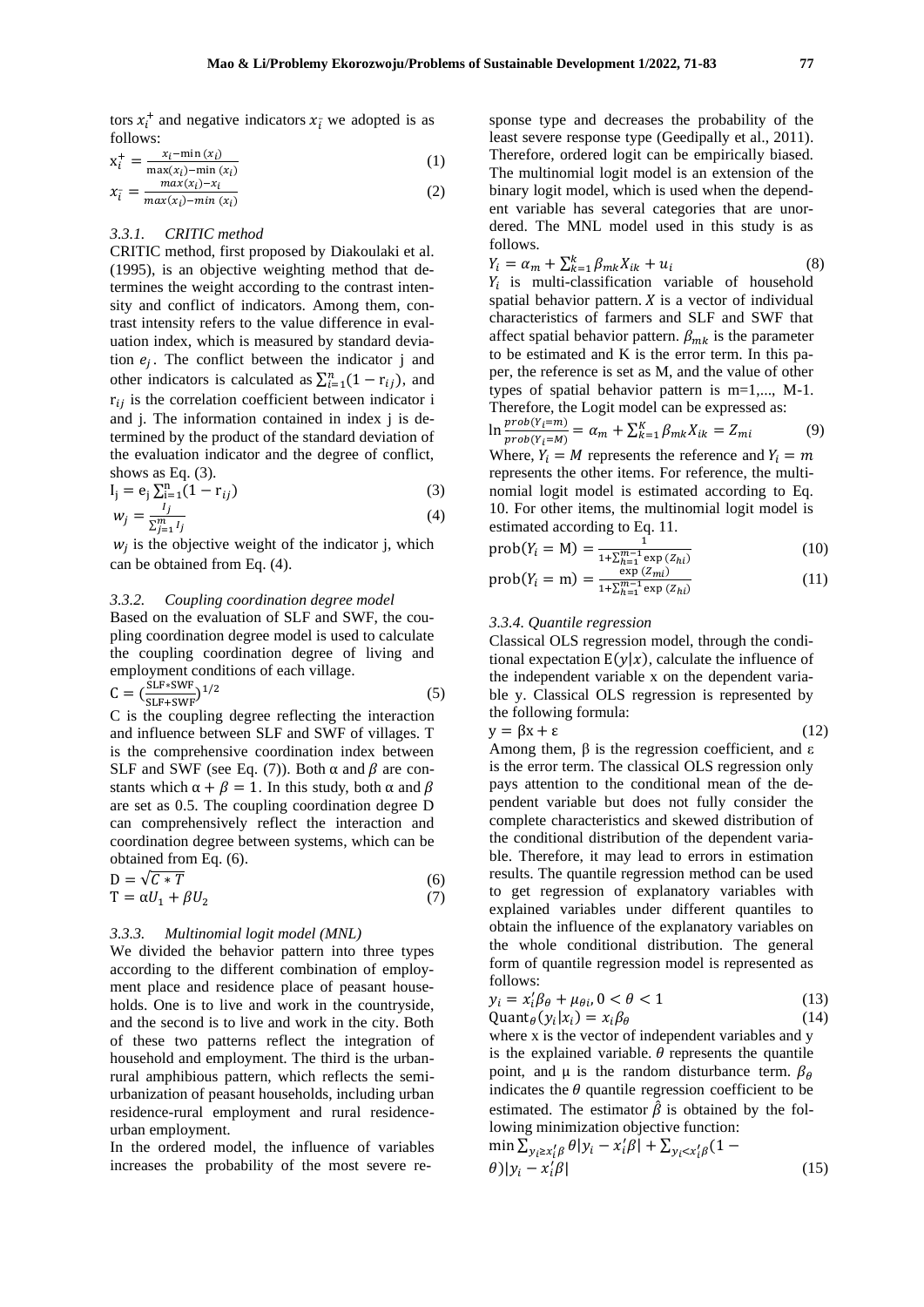| <b>Index</b>                                                              | <b>Explanation</b>                                                                                                                   |       | S.D.  |  |  |  |  |
|---------------------------------------------------------------------------|--------------------------------------------------------------------------------------------------------------------------------------|-------|-------|--|--|--|--|
| <b>Village characteristics</b>                                            |                                                                                                                                      |       |       |  |  |  |  |
| Basic educational facilities                                              | The actual number of schools                                                                                                         | 2.29  | 1.66  |  |  |  |  |
| <b>Medical facilities</b>                                                 | The actual number of clinics or pharmacies                                                                                           | 2.99  | 4.05  |  |  |  |  |
| Environmental sanita-<br>tion                                             | The actual number of cleaners                                                                                                        | 3.49  | 3.97  |  |  |  |  |
| Public transportation                                                     | Does the village have public transport: No=0, Yes=1                                                                                  | 0.23  | .42   |  |  |  |  |
| Homestead                                                                 | Homestead area per capita $(m2)$                                                                                                     | 28.79 | 10.31 |  |  |  |  |
| Urban accessibility                                                       | The distance from the village to the nearest town center<br>(m)                                                                      | 5.67  | 6.52  |  |  |  |  |
| Recognition                                                               | The average recognition degree of villagers to the devel-<br>opment prospect of the village: poor =1, general =2, promising<br>$=$ 3 | 2.67  | 0.34  |  |  |  |  |
| The primary industry                                                      | The number of enterprises in the primary industry: $0=1$ ; 1-<br>$2=2$ ; more than 2                                                 |       | 0.55  |  |  |  |  |
| The secondary industry                                                    | The number of secondary enterprises in the secondary in-<br>dustry: $0=1$ ; $1-2=2$ ; more than 2                                    |       | 0.74  |  |  |  |  |
| The tertiary industry                                                     | The number of tertiary enterprises in the secondary indus-<br>try: $0=1$ ; $1-2=2$ ; more than $2=3$                                 | 1.25  | 0.50  |  |  |  |  |
| Transportation                                                            | The type of road closest to the village: none=0, county<br>highway=1; provincial highway=2; national highway=3; ex-<br>$presway=4$   |       | 1.38  |  |  |  |  |
| Arable land                                                               | Arable land per capita $(m^2)$                                                                                                       |       | 33.63 |  |  |  |  |
|                                                                           | <b>Individual characteristics</b>                                                                                                    |       |       |  |  |  |  |
| Labor force                                                               | Proportion of migrant workers in village: 70% above=1,<br>30%-70%=2, more than $30\% = 3$                                            | 1.85  | 0.72  |  |  |  |  |
| Land transfer                                                             | Proportion of land circulation in villages: 0-30%=1, 30%-<br>60%=2, more than 60% =3                                                 |       | 0.78  |  |  |  |  |
| Gender                                                                    | Female = $0$ , Male = 1                                                                                                              | 0.71  | 0.46  |  |  |  |  |
| Age                                                                       | Actual age                                                                                                                           | 46.79 | 12.90 |  |  |  |  |
| Household income                                                          | Family's income in 2019 (Ten thousand Yuan)                                                                                          | 10.71 | 14.80 |  |  |  |  |
| <b>Educational level</b>                                                  | Junior high school or below=0; High School or Junior col-<br>lege=1; College or above=2                                              | 0.37  | 0.58  |  |  |  |  |
| The ratio of the labor force to the total number of family<br>Labor force |                                                                                                                                      | 0.61  | 0.21  |  |  |  |  |

Table 2. Variable definition and data description of sample villages and interviewees

Table 3. Distribution of SLF and SWF

| (9/0)<br><b>Proportion</b> | lower-level | low-level | middle-level     | high-level | higher-level |
|----------------------------|-------------|-----------|------------------|------------|--------------|
| SLF                        | 14.63       | 56.09     | 5.50             | 4.89       | 17.89        |
| SWF                        | 20.33       | 36.59     | 20 50<br>ے رہے ر | 9.76       | 0.81         |

## **4. Results and discussions**

#### *4.1. Descriptive analysis*

*4.1.1. Descriptive analysis of sample villages* Table 2 presents the basic profiles of sample villages. As can be seen from the standard deviations of rural infrastructure, there is a large degree of dispersion of medical facilities and environmental sanitation among the sample villages. In addition, only 23% of villages have access to public transport. The average population of migrant workers in sample villages exceeds 70%, which fully shows the current situation of hollowing out and aging weakening of rural areas. Although most of the labor force has chosen to leave the countryside to work in the cities, a majority of villages are considered to have a promising development prospect. The proportion of rural land transfer is low, which indicates that the high idle rate of rural land and the low utilization rate. The per capita homestead area is  $28.84m^2$  and the per capita cultivated land area is  $446.67m^2$ .

## *4.1.2. Descriptive analysis of interviewees*

Table 2 also shows the basic profiles of respondents. It shows that the majority of respondents were men with a junior high school degree or below. The average age is 46.76 years old and the average family income of the entire sample is 17100 yuan. On average, the labor force in the households of respondents was 60 percent of the total population.

## *4.2. Characteristics of SLF and SWF*

## *4.2.1. Evaluation of SLF and SWF*

Taking the administrative village as the evaluation unit, we estimated the SLF and SWF values of 123 villages in Poyang Lake basin by using CRITIC method based on the indexes in Table 1. The calculation results were again normalized so that the final results fell within the range [0–1]. We used an equal interval method to further classify the SLF and SWF of villages into five categories: lowerlevel [0-0.2), low-level [0.2-0.4), middle-level [0.4- 0.6), high level [0.6-0.8), higher-level [0.8-1].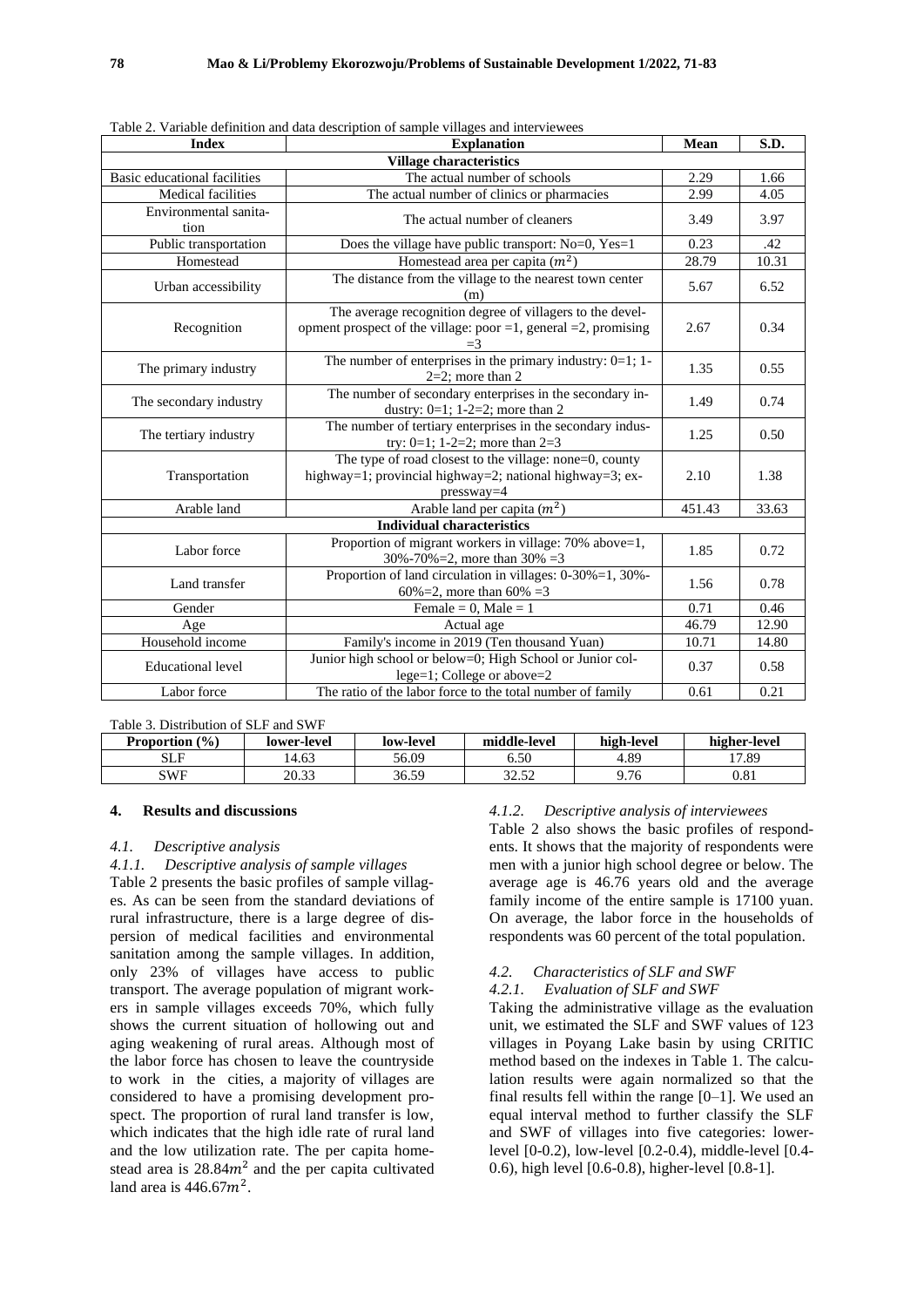| $1.0018$ . The state and the state presence was accepted to the state of $\sim$ |              |                           |  |  |  |
|---------------------------------------------------------------------------------|--------------|---------------------------|--|--|--|
| Classes                                                                         | <b>Range</b> | <b>Proportion</b> $(\% )$ |  |  |  |
| Low-level coupling                                                              | $[0-0.3)$    | 3.25                      |  |  |  |
| Antagonism stage                                                                | $(0.3-0.5)$  | 22.76                     |  |  |  |
| Adaptive stage                                                                  | [0.5-0.7)    | 52.85                     |  |  |  |
| High-level coupling                                                             | $[0.7-1]$    | 21.14                     |  |  |  |

Table 4. Distribution of coupling coordination degree

Table 5. Regional heterogeneity analysis

|                              |          | Remote towns |          | Sub-urban towns |          | Characteristic towns |
|------------------------------|----------|--------------|----------|-----------------|----------|----------------------|
| Regional types               | Remote   | Sub-urban    | Remote   | Sub-urban       | Remote   | Sub-urban            |
|                              | villages | villages     | villages | villages        | villages | villages             |
| <b>SLF</b>                   | . 85     | 2.11         | 2.91     | 3.17            | l.78     | 2.68                 |
| <b>SWF</b>                   | 2.23     | 2.11         | 2.36     | 2.38            | 3.00     | 2.36                 |
| Coupling coordination degree | 2.62     | 2.79         | 2.91     | 3.14            | 2.89     | 3.00                 |

Table 6. Results of the multinomial logit regression

| Explanatory variable    | Rural residence-employment pattern | Urban-rural amphibious pattern |  |  |
|-------------------------|------------------------------------|--------------------------------|--|--|
|                         | Coefficient                        | Coefficient                    |  |  |
| Gender                  | $-0.542**$                         | 0.188                          |  |  |
| Age                     | $0.085***$                         | $0.042***$                     |  |  |
| Education               | $-0.222$                           | $-0.750**$                     |  |  |
| Annual household income | $-1.083***$                        | 0.003                          |  |  |
| Household labor ratio   | 0.068                              | 0.146                          |  |  |
| <b>SLF</b>              | $0.733*$                           | $1.649***$                     |  |  |
| <b>SWF</b>              | 0.077                              | $1.282*$                       |  |  |
| Constant                | $-1.152*$                          | $-3.739***$                    |  |  |
| Pseudo $R^2$            | 0.1855                             |                                |  |  |
| Prob>chi2               | 0.000                              |                                |  |  |

Note: \*p < 0.05; \*\*p < 0.01, \*\*\*p < 0.001.

As shown in Table 3, majority of villages in Poyang lake basin attained a low-level SLF, accounting for 56.1% of all sample villages. The lower-level SLF and higher-level SLF of villages had similar proportions, 14.6 percent and 17.9 percent respectively. In addition, the proportion of villages at the middle-level SLF and high-level SLF was just 6.5% and 4.95%. Overall, the SLF of villages in Poyang lake basin was not high. As for SWF, the low-level of SWF of villages has the maximal proportion 36.6%, while the higher-level SWF only accounts for 0.8%. The mean difference between SLF and SWF was not significant. However, there is a large gap between SLF and SWF at a higher level. In general, rural SWF lags behind SLF.

## *4.2.2. Coupling coordination degree*

We put SLF and SWF into the coupling coordination degree model, and obtained the coupling coordination degree of 123 villages. There is no unified standard for the classification of coupling coordination degree, and we divided the coupling coordination degree into four levels (Table 4). More than half of the villages are in the stage of adaptation. The villages with high level of coupling accounted for 21.1%. Overall, the level of coordination between SLF and SWF is high, but still needs to be improved.

However, the majority of rural areas are in the adaptation stage, which makes the average level of coupling coordination degree reflect limited infor-

mation. SLF and SWF of different levels were set as 1 to 5 and coupling coordination degree of different levels was set as 1 to 4 to further analyze their regional heterogeneity (Table 5). SLF in suburban towns are higher than other towns, both in remote and suburban rural areas. And suburban villages generally have better SLF than remote villages. As for SWF, it shows completely different characteristics from SLF. It is apparent from this result that higher SWF values appeared in characteristic towns and sub-urban towns. On the one hand, the strong support of the government to the characteristic towns provides a lot of funds and employment opportunities, which improves the SWF. On the other hand, due to the expansion of urbanization, a large number of suburban farmland has been occupied, which is conducive to the development of industry. For different types of rural areas, the level of coupling coordination degree in suburban rural areas is always higher than that in remote rural areas. This indicates that SWF and SLF are more coordinated in suburban rural areas. The regions with higher coupling coordination degree are basically consistent with the regions with higher SLF.

## *4.3. Determinants to households' spatial behavior pattern*

Through the field survey questionnaire, we obtained a total of 839 valid questionnaires from 123 villages after removing the outliers, showing the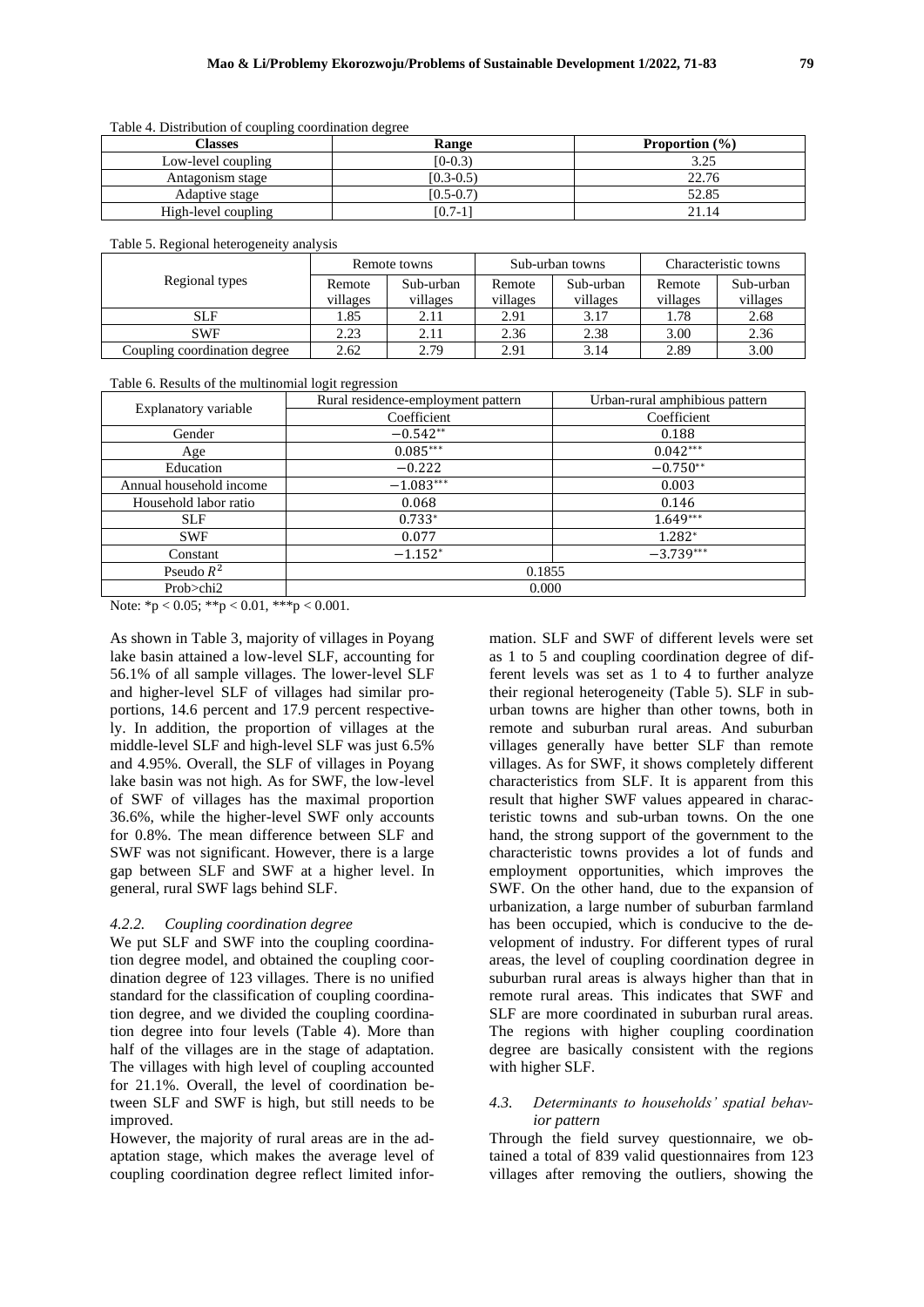|                                            | <b>OLS</b>  | <b>Quantile regression</b> |                  |                  |                  |            |
|--------------------------------------------|-------------|----------------------------|------------------|------------------|------------------|------------|
| <b>Explanatory variable</b>                |             | 10 <sub>th</sub>           | 25 <sub>th</sub> | 50 <sub>th</sub> | 75 <sub>th</sub> | 90th       |
| Gender                                     | 0.029       | $-0.183$                   | $-0.119$         | 0.160            | 0.019            | 0.142      |
| Age                                        | $-0.001$    | $-0.001$                   | $0.007*$         | 0.004            | $0.009**$        | $0.012**$  |
| Education                                  | $0.239**$   | $0.212*$                   | $0.260**$        | $0.158***$       | $0.189*$         | $0.205***$ |
| Household labor ratio                      | $0.763***$  | 0.400                      | $0.178**$        | $0.667***$       | $0.729***$       | $0.827***$ |
| Spatial behavior pattern                   |             |                            |                  |                  |                  |            |
| Rural residence-employment pattern         | $-0.443***$ | $-0.100***$                | $-0.572***$      | $-0.428***$      | $-0.458***$      | $0.560***$ |
| Urban-rural amphibious pattern             | 0.196       | 0.198                      | $-0.150$         | $-0.029$         | $-0.081$         | $-0.116$   |
| Urban residence-employment pattern (=ref.) |             |                            |                  |                  |                  |            |
| Constant                                   | $1.429***$  | 0.550                      | $0.688***$       | 1.205***         | $1.292***$       | $1.363***$ |
| $R^2$                                      | 0.888       |                            |                  |                  |                  |            |
| F                                          | $13.40***$  |                            |                  |                  |                  |            |
| Note: *p < 0.05; **p < 0.01, ***p < 0.001. |             |                            |                  |                  |                  |            |

Table 7. Results of the quantile regression of family income

respondents' objective preferences for residence and employment. In order to explore the impact of objective housing and employment environment on farmers' subjective housing and employment behavior, we used the multinomial logit model. Tables 6 show the results.

Since we focused on the relationship and sustainable development between SLF and SWF in rural areas, we used urban residence-employment pattern as a reference. First of all, compared with the urban residential-employment pattern, people with rural residence-employment pattern are characterized by male and a higher age, which is the same as the previous conclusion. This is also consistent with the current situation that a large number of young and middle-aged rural labor forces migrate leading to the formation of hollowed villages. The income of farmers in the rural residence-employment pattern is significantly less than that in the urban residenceemployment pattern. In addition, higher SLF is beneficial for farmers to choose rural residenceemployment pattern, while SWF was not statistically significant. Higher SLF in rural areas is conducive to attracting farmers to stay and work in rural areas. It's worth emphasizing that the regression result was obtained by removing two outliers of extremely high income. They account for only 0.36% of the total sample, but 65 times the average income of the total sample, and 91 times that of farmers who also belong to the rural residence-employment pattern. They are in the highest income brackets among respondents engaged in non-farm activities. This shows that the vast, cheap and promising land of the countryside has made their careers and brought them great wealth. Besides, both of them started businesses in rural areas with higher SWF.

As for farmers with rural-urban amphibious pattern, they also have higher ages and lower levels of education. Annual household income is not statistically significant. This indicates that the income gap between rural-urban amphibious pattern and urban residence-employment pattern is not large. As expected, the SLF and SWF are significantly positive, which means higher SLF and SWF can encourage people to choose urban-rural amphibious pattern.

For farmers living in the suburban areas and working in the city, better objective living conditions provide them with low housing costs. They can not only save living expenses, but also get a higher salary by working in the city with convenient transportation.

## *4.4. The family income gap of farmers under different spatial behavior patterns*

In order to further explore the relationship between household income and farmers' spatial behavior pattern, we used quantile regression method to further explore the influence of spatial behavior pattern on different income groups of farmers. The empirical results of OLS and quantile regression are reported in Table 7.

OLS method estimates the mean impact of peasant households' spatial behavior patterns on income, so it is not suitable to compare the income differences of households under different patterns. In order to further analyze rural household income differences under different patterns, quantile regression method used to compare the results for the 10th, 25th, 50th, 75th and 90th quantiles. The results of OLS estimation show that the coefficients of education, household labor ratio and urban residence-employment pattern are significant. Education level and household labor ratio would have a positive effect on household income. As for spatial behavior pattern, rural households with the urban residenceemployment pattern have a higher income than those follow rural residence-employment pattern. However, the coefficient of urban-rural amphibious pattern is not statistically significant.

Empirical results show that there are differences between the parameters obtained by OLS and quantile regression. At the 10th, 75th and 90th quantiles, the low and high income percentile, age has significant positive effects on family income. Although there is still a positive correlation between education level and income in each quantiles, it is not difficult to find that the influence of education level on different income groups fluctuates. With the increase of farmers' income quantile, the promoting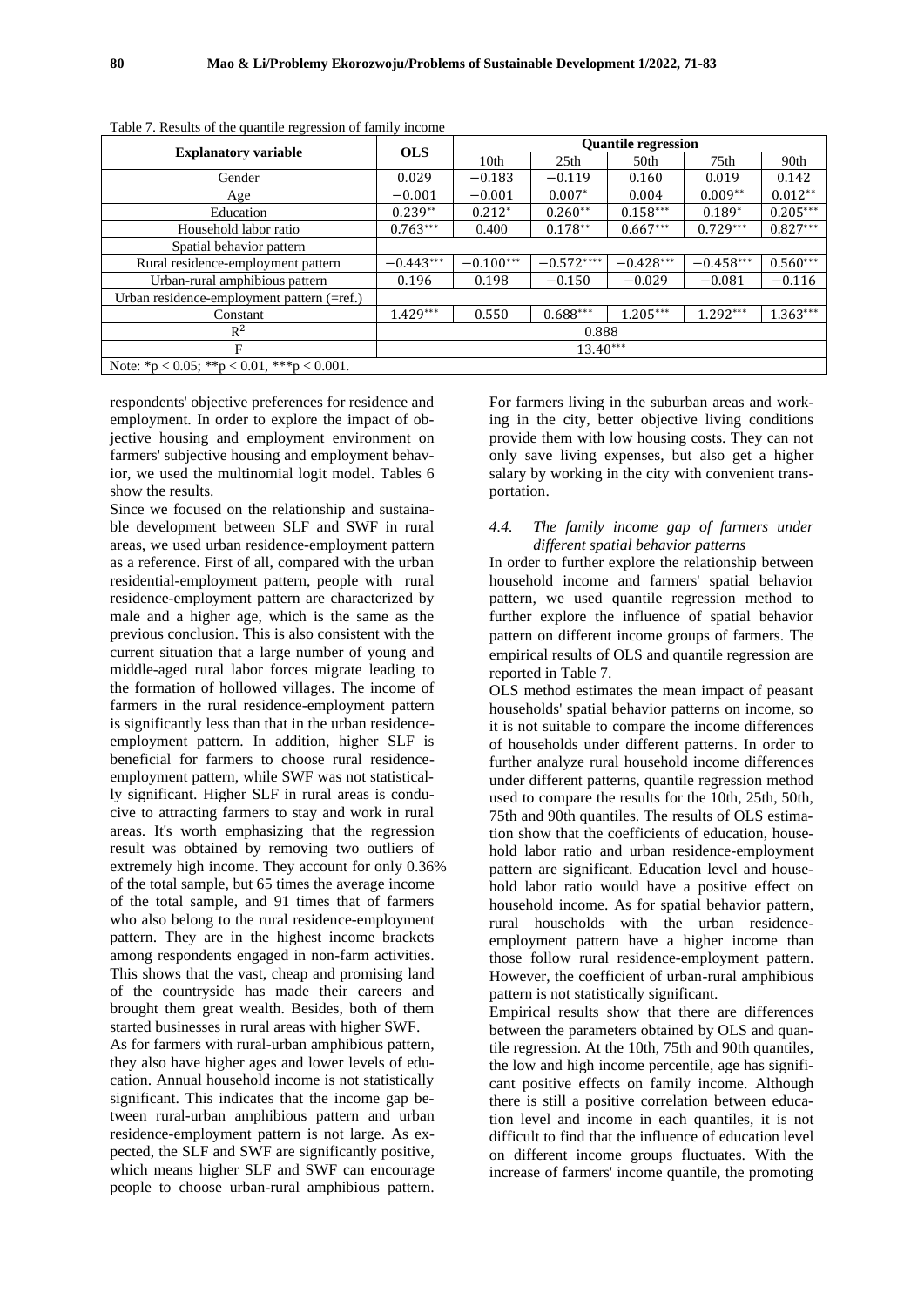effect of education level on income rises, falls and rises again. With the increase of income quantile, the positive influence of household labor ratio on household income is greater.

However, rural residence-employment pattern has a significant positive effect on household income in each quantile, but the urban-rural amphibious pattern is not statically significant. It proved that there is no significant difference in the family income between urban-rural amphibious pattern and urban residence-employment pattern in each quantile. However, the rural residence-employment pattern effects were slighter in the lower quantiles than in the upper quantiles. The large income gap between urban and rural areas is a major problem in China's economic development.

## **5. Conclusions**

Although regional livability in China has attracted more and more attention from the public and the government in recent years, previous studies have mainly focused on the evaluation of urban livability. Despite the large amount, low cost of land and labor in the countryside, the productive function in the countryside is always neglected, and the work facilities in the countryside are rarely evaluated in the existing literature. Based on the field survey of 123 villages in Poyang Lake basin, we evaluated the objective conditions of the sample villages, SLF and SWF, based on village level data. Then, we verify the effect of objective environment on farmers' subjective spatial behavior patterns of residence and employment. Finally, the quartile regression method is used to further examine the income differences of farmers under different spatial behavior patterns. The main conclusions are as follows.

The average SLF and SWF were 2.55 and 2.34 respectively. Although the mean values of SLF and SWF are similar, SLF is mostly distributed at a higher level. Specifically, 17.89% of the villages had a higher-level of SLF, while only 0.81% of the sample villages had a higher-level of SWF. Therefore, more attention should be paid to taking measures to promote the development of rural industries to change the situation of the lagging development level of rural industries. In addition, we divided villages into six categories according to different township types and the distance from village to town center, so as to identify the heterogeneity of SLF and SWF. The key findings from the analyses show that there has a higher SLF in suburban towns and suburban villages. However, the higher SWF is mostly distributed in suburban towns and characteristic towns.

SLF and SWF only evaluated the objective conditions of individual villages. The results obtained from the multinomial logit model had confirmed that the objective conditions in rural areas affect the choice of farmers' subjective spatial behavior pat-

tern of residence and employment. Compared with the urban residence-employment pattern, people with rural residence-employment pattern are characterized by male, higher age and lower income. In addition, higher SLF is beneficial for farmers to choose rural residence-employment pattern, while SWF was not statistically significant. In the survey, we noticed that a small part of the rural residenceemployment model of farmers have a very high income, account for only 0.36% of the total sample, but their income is 65 times the average of the total sample, and 91 times that of farmers who also belong to the rural residence-employment pattern. Furthermore, they are all located in the higher areas of SWF. This finding was unexpected and suggests that although SWF in rural areas is not significant for the overall sample, it creates good conditions for a small number of people, which showing the huge potential for people to create wealth in the countryside. In contrast, compared with the urban residence-employment model, the rural-urban amphibious model shows higher age and lower education level, but the income was not significant. Besides, both SLF and SWF have significant promoting effects on farmers' choice of rural-urban amphibious pattern.

Rural households with the rural residenceemployment pattern have a 19.6% lower income than those follow urban residence-employment pattern. The results of quantile regression allowed us to understand that, no matter in what quantiles, the income of farmers with urban-rural amphibious pattern and urban residence-employment pattern is higher than that of rural residence-employment. The urban-rural amphibious pattern is the optimal spatial behavior pattern for both rural development and famer individuals. On the one hand, farmers can get higher income in this pattern; on the other hand, farmers in the urban-rural amphibious pattern can bring population and vitality to the countryside.

#### **6. Policy implication**

First, governments should be committed to improving the current serious outflow of rural labor force, pay attention to the housing and employment problems in rural areas, and improve objective living and employment conditions. In particular, the employment environment in rural areas needs to be improved.

Second, governments should make overall plans to revitalize the countryside and tailor policies to local conditions according to their advantages. Priority of development of industries should be given to suburban towns and characteristic towns and the objective living conditions in remote villages should also be further improved. Suburbs and characteristic towns can be used as rural growth poles for industrial development. Suburban towns with distinctive features should be built into rural growth poles for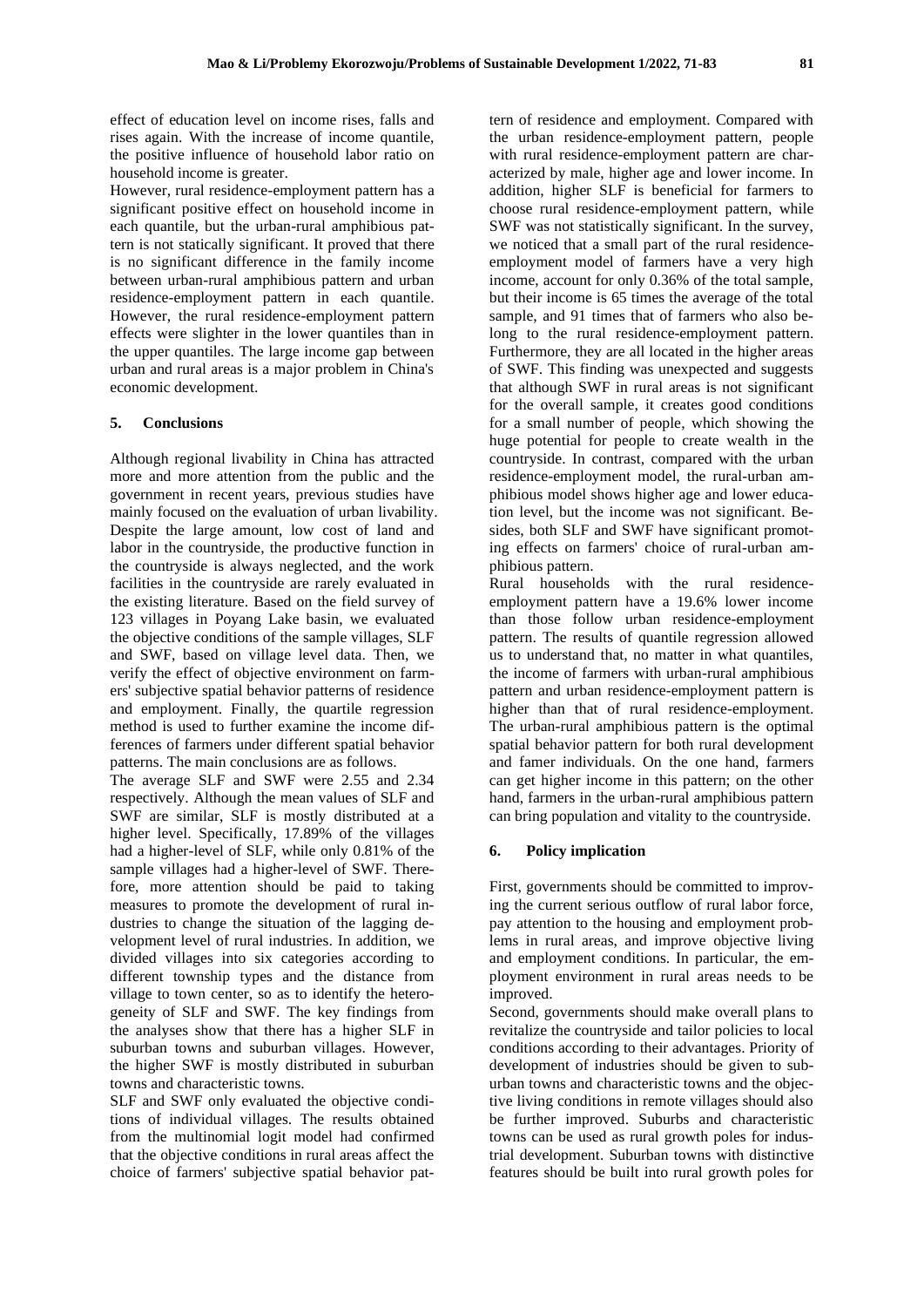industrial development, and become the gathering points of employment in nearby rural areas. Characteristic towns should rely on their natural advantages, firstly realize urban-rural integration, and then drive the development of rural enterprises in nearby towns with characteristic towns. Make characteristic town become the engine that improves rural appearance, accelerate rural economy grows.

Third, governments should further reform the rural land system and investment system and further liberalize the rural market to create a better policy environment for rural entrepreneurship. The government should encourage farmers to adopt the urban-rural amphibious spatial behavior pattern to further increase the income of farmers.

Finally, the aging of the rural population is a serious problem. As the enthusiasm of young people and farmers with higher education level to participate in agriculture is not high, governments should promote the cooperation between universities and rural areas, and set up a university student cooperation base in rural areas. For college students who want to start a business in rural areas, governments should actively provide land transfer coordination, financial support and technical services.

#### **Funding**

This research was funded by National Natural Science Foundation of China (Grant No. 71764017).

#### **References**

- 1. CAO G., LI M., MA Y., TAO R., 2014, Selfemployment and intention of permanent urban settlement: Evidence from a survey of migrants in China's four major urbanising areas, *Urban Studies,*  52(4): 639-664.
- 2. CHEN S., LIU Z., 2016, What determines the settlement intention of rural migrants in China? Economic incentives versus sociocultural conditions, *Habitat International,* 58: 42-50.
- 3. CHENG M., YANSUI L., ZHOU Y., 2019, Measuring the symbiotic development of rural housing and industry: A case study of Fuping County in the Taihang Mountains in China, *Land Use Policy,* 82: 307- 316.
- 4. DIAKOULAKI D., MAVROTAS G., PAPAYAN-NAKIS L., 1995, Determining objective weights in multiple criteria problems: The critic method, *Computers & Operations Research,* 22(7): 763-770.
- 5. GEEDIPALLY S. R., TURNER P. A., PATIL S., 2011, Analysis of Motorcycle Crashes in Texas with Multinomial Logit Model, *Transportation Research Record,* 2265(1): 62-69.
- 6. HARE D., 1999, 'Push' versus 'pull' factors in migration outflows and returns: Determinants of migration status and spell duration among China's rural population, *The Journal of Development Studies,*  35(3): 45-72.
- 7. HOLMES J., 2006, Impulses towards a multifunctional transition in rural Australia: Gaps in the research agenda, *Journal of Rural Studies,* 22(2): 142- 160.
- 8. HUANG Z., DU X., 2015, Assessment and determinants of residential satisfaction with public housing in Hangzhou, China, *Habitat International,* 47: 218- 230
- 9. KIMARO P. J., TOWO N. N., MOSHI B. H., 2015, Determinants of Rural Youth's Participation in Agricultural Activities: The Case of Kahe Eaet Ward in Moshi Rural District,Tanzania, *International Journal of Economics, Commerce and Management,* 3(2): 1-47.
- 10. LI J., ROSE N., 2017, Urban social exclusion and mental health of China's rural-urban migrants – A review and call for research, *Health & Place,* 48: 20-30.
- 11. LI S., DONG Y., ZHANG L., LIU C., 2021, Offfarm employment and poverty alleviation in rural China, *Journal of Integrative Agriculture,* 20(4): 943- 952.
- 12. LI S., LIU Y., 2016, The jobs-housing relationship and commuting in Guangzhou, China: Hukou and dual structure, *Journal of Transport Geography,* 54: 286-294.
- 13. LI W., LI J., CUI J., 2020, Exploring rural decline with the perspective of demographics: Case study of Hubei, China, *Physics and Chemistry of the Earth, Parts A/B/C,* 120:102917.
- 14. LI Y., QIAO L., WANG Q., DáVID K., 2020, Towards the evaluation of rural livability in China: Theoretical framework and empirical case study, *Habitat International,* 105: 102241.
- 15. LIANG Z., CHEN Y. P., GU Y., 2002, Rural Industrialisation and Internal Migration in China, *Urban Studies,* 39(12): 2175-2187.
- 16. LIU J., BI H., WANG M., 2020, Using multi-source data to assess livability in Hong Kong at the community-based level: A combined subjectiveobjective approach, *Geography and Sustainability,*  1(4): 284-294.
- 17. LIU Y., 2018, Research on the urban-rural integration and rural revitalization in the new era in China, *Acta Geographica Sinica,* 73: 637-650.
- 18. LIU Y., LI Y., 2017, Revitalize the world's countryside, *Nature,* 548(7667): 275-277.
- 19. LIU Y., LONG H., CHEN Y., et al., 2016, Progress of research on urban-rural transformation and rural development in China in the past decade and future prospects, *Journal of Geographical Sciences,* 26(8): 1117-1132.
- 20. LONG H., WOODS M., 2011, Rural Restructuring under Globalization in Eastern Coastal China: What can we learn from Wales?, *Journal of Rural and Community Development,* 6: 70-94.
- 21. MATTSSON K. T., CASSEL S. H., 2020, Immigrant Entrepreneurs and Potentials for Path Creating Tourism Development in Rural Sweden, *Tourism Planning & Development,* 17(4): 384-403.
- 22. MUSHTAHA E., ALSYOUF I., AL LABADI L., HAMAD R., KHATIB N., AL MUTAWA M., 2020, Application of AHP and a mathematical index to estimate livability in tourist districts: The case of Al Qasba in Sharjah, *Frontiers of Architectural Research,* 9(4): 872-889.
- 23. ONNOM W., TRIPATHI N., NITIVATTANANON V., NINSAWAT S., 2018, Development of a Liveable City Index (LCI) Using Multi Criteria Geospatial Modelling for Medium Class Cities in Developing Countries, *Sustainability,* 10(2): 1-19.